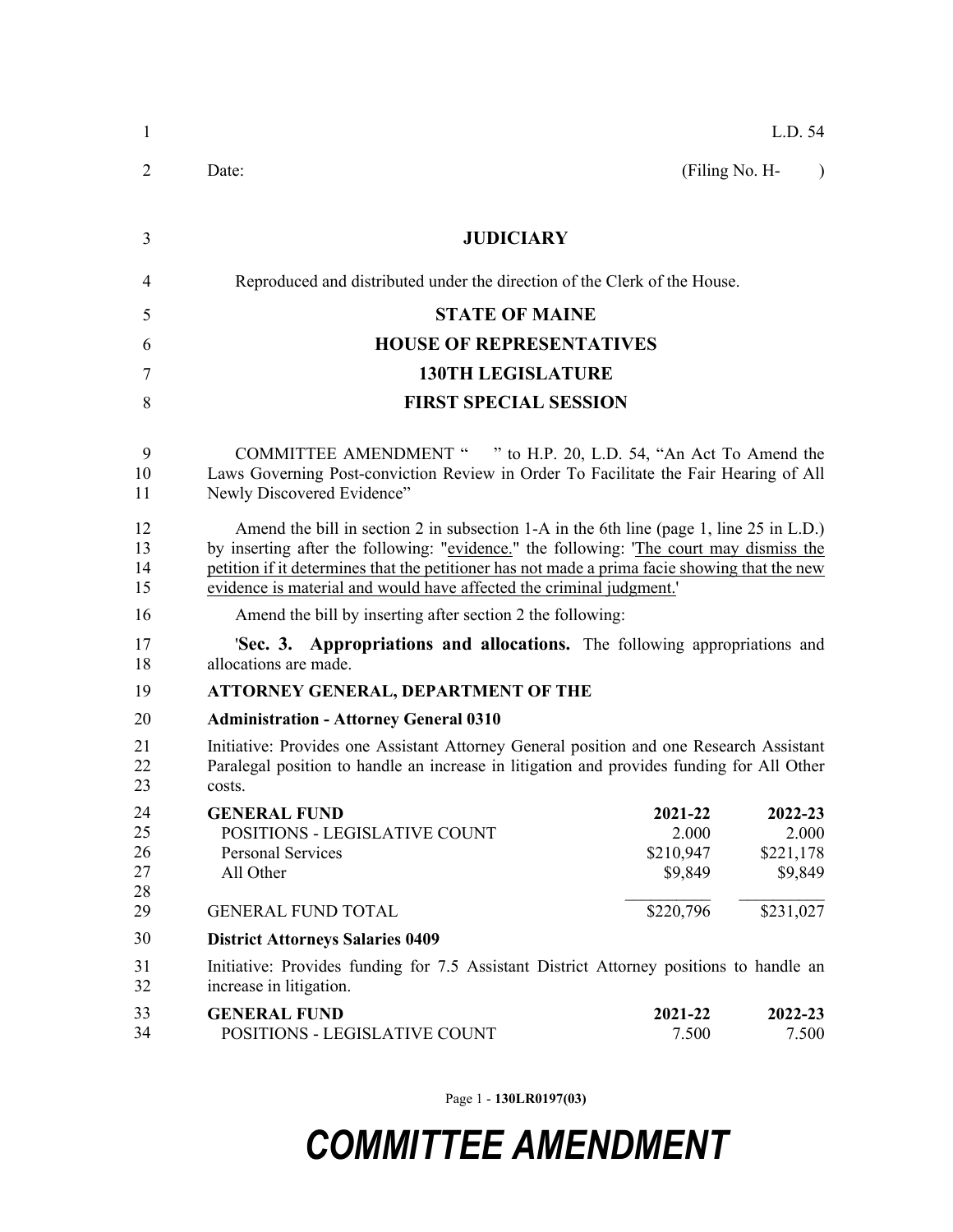| 1                                     | <b>Personal Services</b>                                                                                                                                                                                      | \$878,057            | \$920,642            |  |
|---------------------------------------|---------------------------------------------------------------------------------------------------------------------------------------------------------------------------------------------------------------|----------------------|----------------------|--|
| $\overline{2}$<br>3<br>$\overline{4}$ | <b>GENERAL FUND TOTAL</b>                                                                                                                                                                                     | \$878,057            | \$920,642            |  |
| 5<br>6<br>7                           | ATTORNEY GENERAL, DEPARTMENT OF THE<br><b>DEPARTMENT TOTALS</b>                                                                                                                                               | 2021-22              | 2022-23              |  |
| 8<br>9                                | <b>GENERAL FUND</b>                                                                                                                                                                                           | \$1,098,853          | \$1,151,669          |  |
| 10                                    | <b>DEPARTMENT TOTAL - ALL FUNDS</b>                                                                                                                                                                           | \$1,098,853          | \$1,151,669          |  |
| 11                                    | <b>INDIGENT LEGAL SERVICES, MAINE COMMISSION ON</b>                                                                                                                                                           |                      |                      |  |
| 12                                    | <b>Maine Commission on Indigent Legal Services Z112</b>                                                                                                                                                       |                      |                      |  |
| 13<br>14                              | Initiative: Provides additional funding for an increase in post-conviction reviews handled<br>by the commission.                                                                                              |                      |                      |  |
| 15<br>16<br>17                        | <b>GENERAL FUND</b><br>All Other                                                                                                                                                                              | 2021-22<br>\$196,493 | 2022-23<br>\$196,493 |  |
| 18<br>19                              | <b>GENERAL FUND TOTAL</b>                                                                                                                                                                                     | \$196,493            | \$196,493            |  |
| 20<br>21<br>22<br>23                  | <b>INDIGENT LEGAL SERVICES, MAINE</b><br><b>COMMISSION ON</b><br><b>DEPARTMENT TOTALS</b>                                                                                                                     | 2021-22              | 2022-23              |  |
| 24<br>25                              | <b>GENERAL FUND</b>                                                                                                                                                                                           | \$196,493            | \$196,493            |  |
| 26                                    | DEPARTMENT TOTAL - ALL FUNDS                                                                                                                                                                                  | \$196,493            | \$196,493            |  |
| 27                                    | <b>JUDICIAL DEPARTMENT</b>                                                                                                                                                                                    |                      |                      |  |
| 28                                    | <b>Courts - Supreme, Superior and District 0063</b>                                                                                                                                                           |                      |                      |  |
| 29<br>30<br>31                        | Initiative: Provides funding for one Judge, one Deputy Marshal position, one Assistant<br>Clerk position and one part-time Law Clerk position due to the anticipated increase in post-<br>conviction reviews. |                      |                      |  |
| 32<br>33<br>34                        | <b>GENERAL FUND</b><br><b>Personal Services</b>                                                                                                                                                               | 2021-22<br>\$397,452 | 2022-23<br>\$410,170 |  |
| 35                                    | <b>GENERAL FUND TOTAL</b>                                                                                                                                                                                     | \$397,452            | \$410,170            |  |
| 36                                    |                                                                                                                                                                                                               |                      |                      |  |
| 37<br>38<br>39                        | <b>JUDICIAL DEPARTMENT</b><br><b>DEPARTMENT TOTALS</b>                                                                                                                                                        | 2021-22              | 2022-23              |  |
| 40<br>41                              | <b>GENERAL FUND</b>                                                                                                                                                                                           | \$397,452            | \$410,170            |  |
| 42                                    | DEPARTMENT TOTAL - ALL FUNDS                                                                                                                                                                                  | \$397,452            | \$410,170            |  |

Page 2 - **130LR0197(03)**

## *COMMITTEE AMENDMENT*